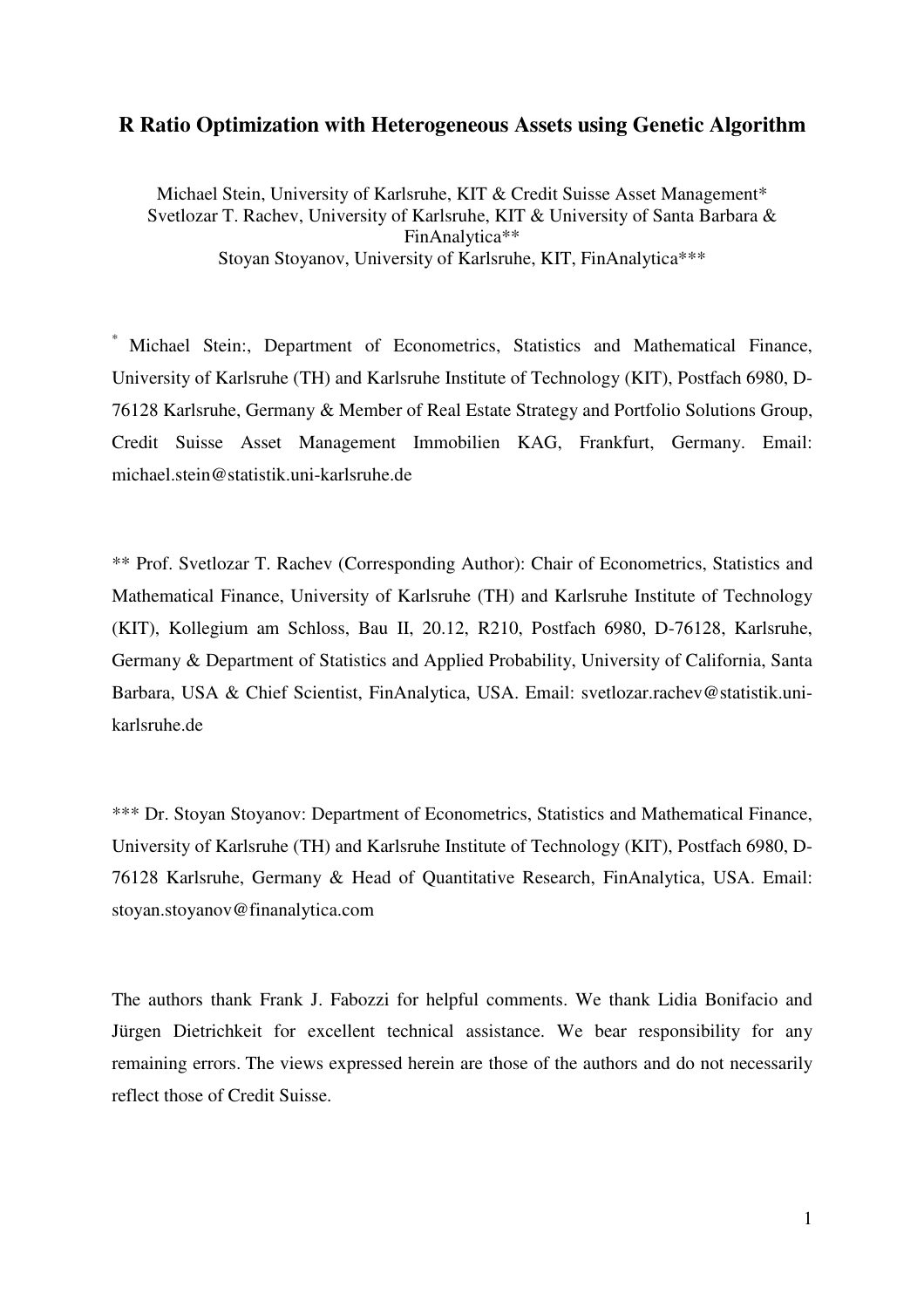# *Abstract*

This paper presents a framework to portfolio optimization that is superior to the meanvariance approaches utilized for asset allocation. We show how a portfolio with heavily differing asset types in various market phases can be managed efficiently by using a ratio-based portfolio optimization approach and provide a general solution to related optimization problems and the technical challenges arising from them. Portfolio optimization is done by using a modified version of the R ratio in a benchmark-free setting for real estate funds of funds (FoFs). We use a genetic algorithm to solve the nonquasi-convex optimization problem and propose the use of genetic algorithms to related ratio-based optimization problems. Our results show the appropriateness of both the modified R ratio and the genetic algorithm used to optimize the fund portfolios in the benchmark-free environment. The algorithm efficiently solves the non-quasi-convex type of problem and related approaches of portfolio optimization are outperformed by the R ratio focussed approach.

**Keywords:** *Portfolio optimization, genetic algorithm, R ratio, fund of funds, real estate funds, expected tail oss,non-quasi-convex* 

**JEL-Classification:** G11,C61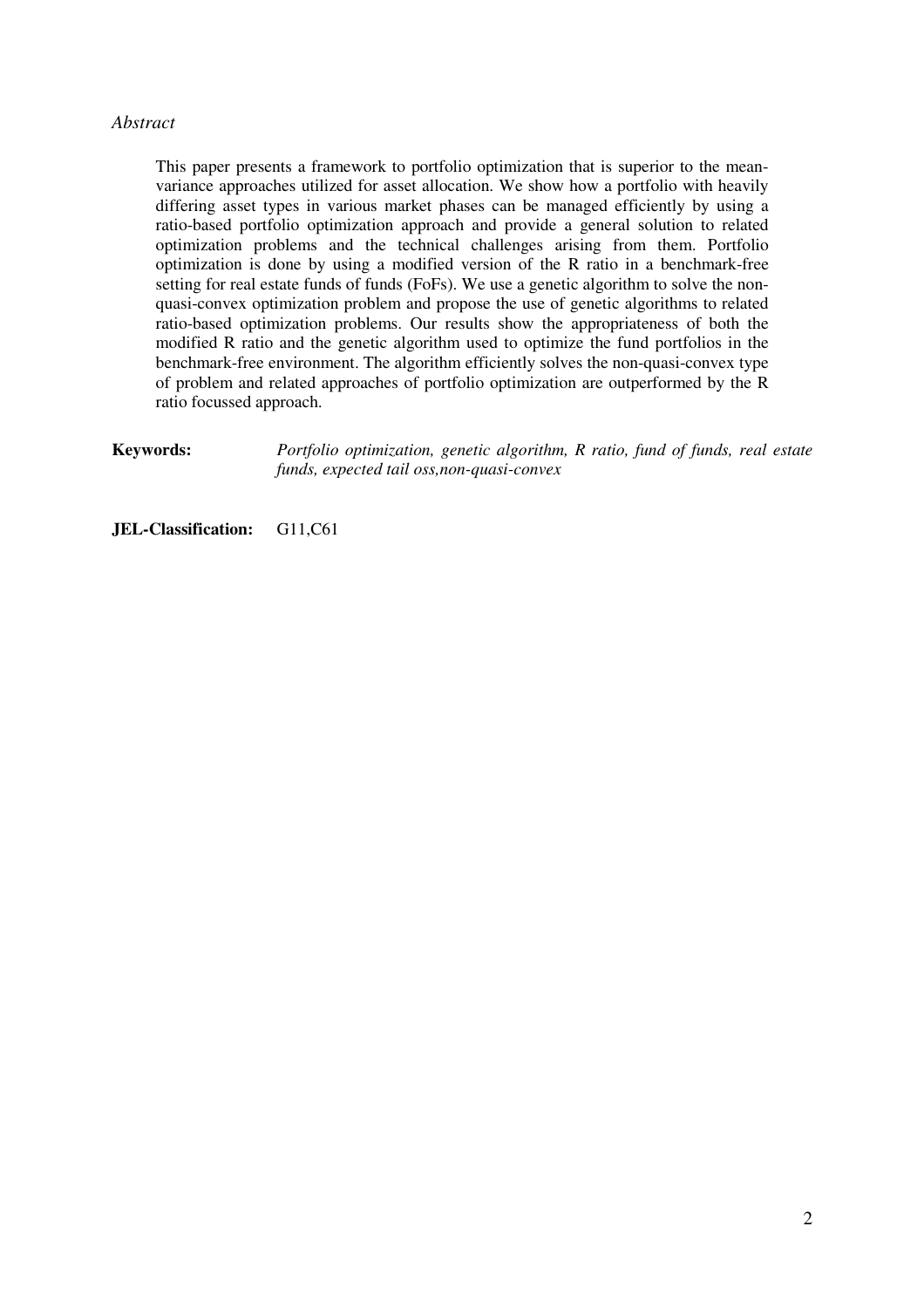#### **1. Introduction**

In this paper, we propose a framework to portfolio optimization that is superior to the mean-variance approaches utilized for asset allocation. We show how a portfolio with heavily differing asset types in various market phases can be managed efficiently by using a ratiobased portfolio optimization approach and provide a general solution to related optimization problems and the technical challenges arising from them.

Since the formulation of the portfolio selection theory, as formulated by Markowitz (1952), portfolio selection has been among the most discussed finance topics in both the theory and practice of finance. As a result, a large body of research work has emerged. Although the mean-variance approach allows a portfolio manager to identify the efficient frontier, risk-reward measures must be utilized to select the optimal portfolio given the investor's risk aversion. The most commonly used measure is the Sharpe ratio proposed by Sharpe (1964) and its extension (Sharpe, 1994). The Sharpe ratio focuses on portfolio compositions of assets that maximize the ratio of expected portfolio returns to the variability of the returns.

While the combination of the basic objectives of investing  $-$  maximizing reward and minimizing return variability or risk – is still the baseline for portfolio optimization approaches and frameworks, the measures and tools employed have changed. The meanvariance framework and the Sharpe ratio generally refer to the trade-off between reward and uncertainty (or variability); however, measures that try to capture risk instead of uncertainty have become increasingly popular. While there is still considerable debate on the most desirable and important properties of risk measures in portfolio theory,<sup>1</sup> recent approaches mainly share the same crucial characteristic, namely a focus on the tails of the return distributions. Among those measures, ratios that relate portfolio reward to portfolio (tail) risk have gained greater attention. $2$ 

In this paper, we contribute to the existing literature by providing a portfolio optimization method that is both independent of any distributional assumptions and may be used with any combination of assets, not being limited to benchmark-related problems. These

 $\overline{a}$ 

<sup>&</sup>lt;sup>1</sup> See Rachev *et. al.* (2007) for an extensive study of risk and reward measures in portfolio management.

<sup>&</sup>lt;sup>2</sup> See Farinelli *et. al.* (2009) for applications and comparisons of tail ratio measures.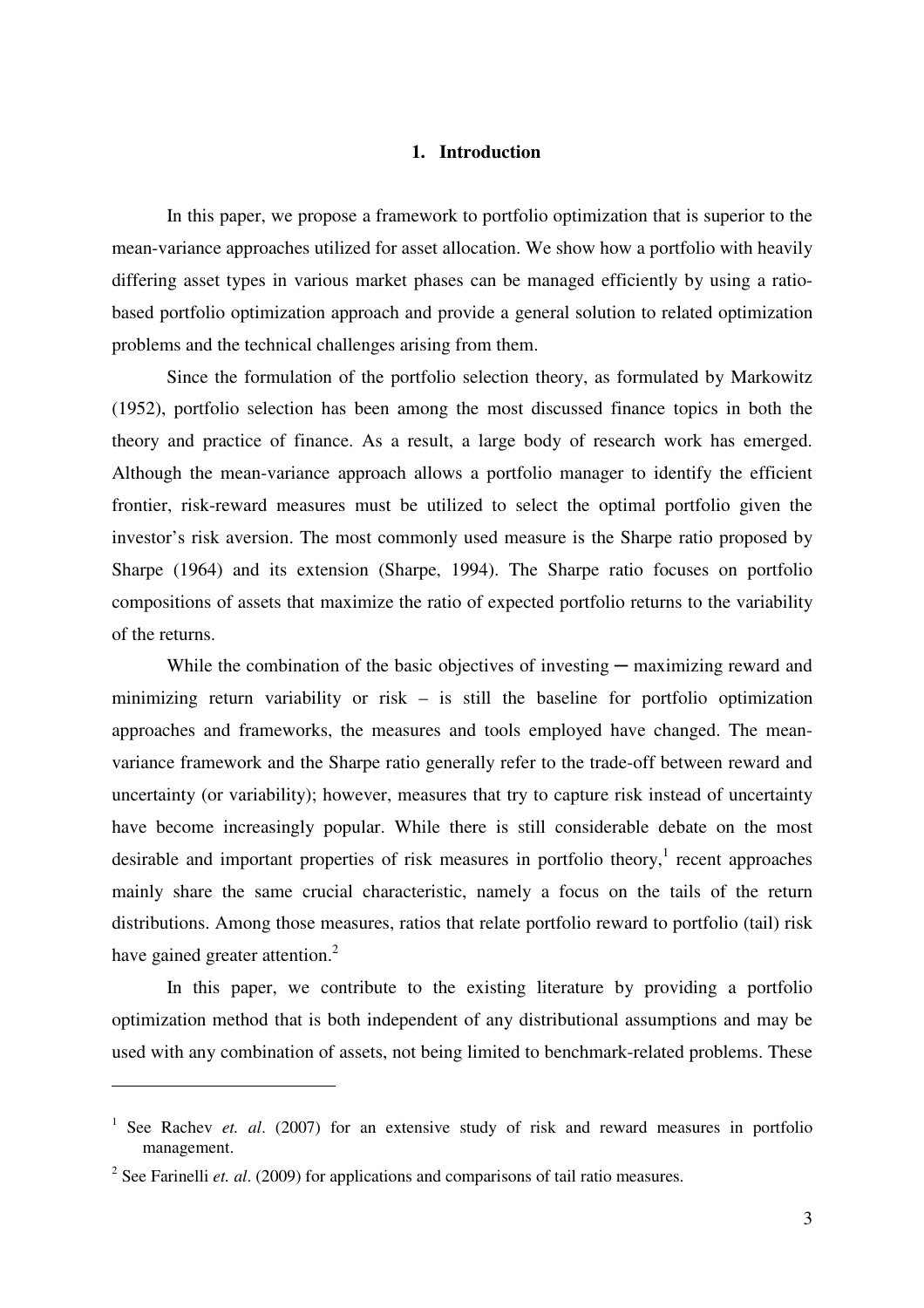properties are especially important when considering flexible and complex financial market products and the active management of portfolios containing them. One example is the funds of funds (FoFs) product because it requires careful allocation of capital by FoF managers in order to achieve value added for investors.<sup>3</sup> This stems from the fact that for FoFs normally a very large universe of target funds may be available, depending on the products' specification. If the universe of possible fund investments is very heterogeneous, the task of portfolio management is even more complicated. We use such a heterogeneous set of target funds with a sample of two very different types of real estate investment funds that are highly suitable for our study. The framework presented in this paper may be applied to any combination of assets though, for example for bond and equity portfolios or even for direct investments rather than fund investments.

We use a modified version of the Rachev ratio (R ratio hereafter), which is a rewardto-risk ratio that is free from distributional assumptions. However, optimizing this ratio makes the solution of a non-quasi-convex optimization problem necessary. As this technical issue is very general and applies to all ratio problems which may have a negative denominator, we propose genetic algorithms as a general solution method for all ratio problems being non-quasi-convex. We show that although the span of possible solutions is very large due to the heterogeneous fund types that are candidates for inclusion in the portfolio, genetic algorithm solves the optimization problem efficiently and for all periods without the problem of numerical instability for the solution.

The paper is organized as follows. In Section 2 we explain the methodology used in our study, namely the statistical measures, the optimization approach, and the genetic algorithm for solving the problem at hand. We introduce the data and the implications of the differing fund type properties in Section 3. The portfolio optimization results are presented in Section 4 and our findings are summarized in Section 5.

# **2. Rachev Ratio, Portfolio Optimization and the Genetic Algorithm**

 $\overline{a}$ 

<sup>&</sup>lt;sup>3</sup> See (Stein *et. al.*, 2008) for a general introduction to funds of funds.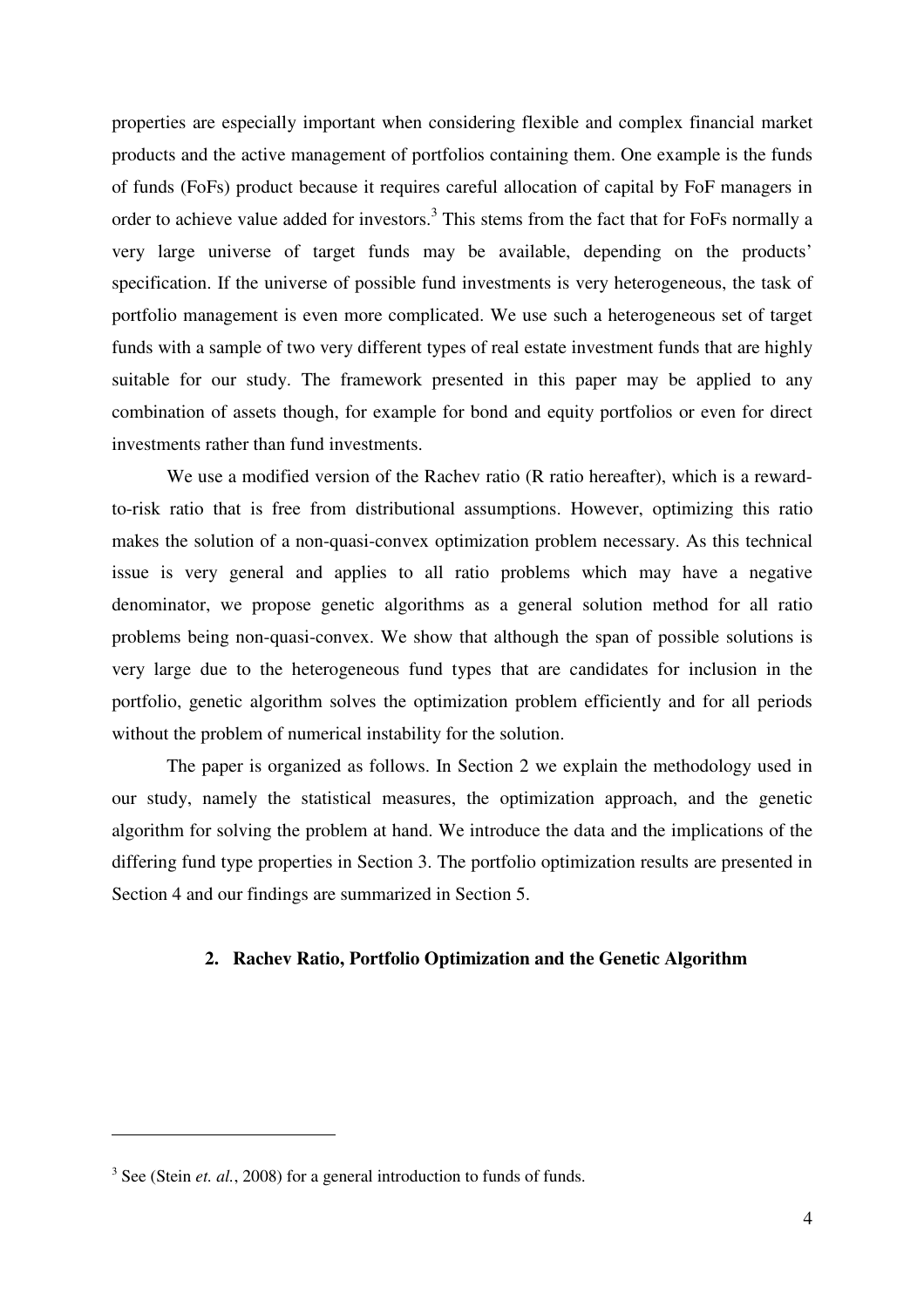We begin with the R ratio. $4$  This return-risk measure uses the expected tail loss (equivalent to the conditional value at risk, CVaR for continuous distributions), generally being defined as:

$$
ETL_{1-\alpha}(r_p) = E\big(\max\bigl(-r_p, 0\bigr) - r_p > VaR_{1-\alpha}(r_p)\big)
$$

where  $ETL_{\alpha}(r_p)$  is the expected tail loss with tail probability  $\alpha$  for portfolio returns  $r_p$ . Common choices for  $\alpha$  are 1% or 5% in accordance with common choices of the confidence levels 99% and 95% used for value-at-risk (VaR) and other risk measures. ETL goes beyond traditional VaR by providing information on the expected loss in the case of a tail event instead of furnishing information only on the loss not be exceeded with the respective confidence level. $5$ 

For the R ratio, the measure of expected tail loss is used in the following way: The nominator is defined as the ETL with probability  $\alpha$  of the negative of the excess return of a portfolio over the benchmark. Conversely, the denominator is the ETL with probability  $\beta$  of the excess return of a portfolio over the benchmark. Defining the ratio this way, one obtains a measure of the estimated outperformance controlled for the severity of underperformances of a portfolio against the benchmark:

$$
R(r_p) = \frac{ETL_{1-\alpha}(r_b - r_p)}{ETL_{1-\beta}(r_p - r_b)}
$$

In this study, we do not use a benchmark because we combine very different fund types, so we set  $r_B$  to zero and therefore have the modified R ratio being defined as:

$$
R(r_p) = \frac{ETL_{1-\alpha}(-r_p)}{ETL_{1-\beta}(r_p)}
$$

 $\overline{a}$ 

By using this ratio, one obtains a measure for absolute expected gains at a given probability level divided by the absolute expected losses at another probability level. Sensible percentages for probability level  $\alpha$  are, for example, 30-40% to get a reward term that focuses on the upper 30-40% of the return distribution, while probability level  $\beta$  could be

<sup>&</sup>lt;sup>4</sup> For extensive discussions and applications concerning the R ratio and related risk and performance measures see Biglova *et. al.* (2004), Rachev *et. al.* (2005), Okuyama and Francis (2007), (Rachev *et al.,* 2008) and Farinelli *et al.,* 2009.

<sup>&</sup>lt;sup>5</sup> See Sortino and Sachell (2001) and Rockafellar (2002) among others concerning VaR and CVaR / ETL.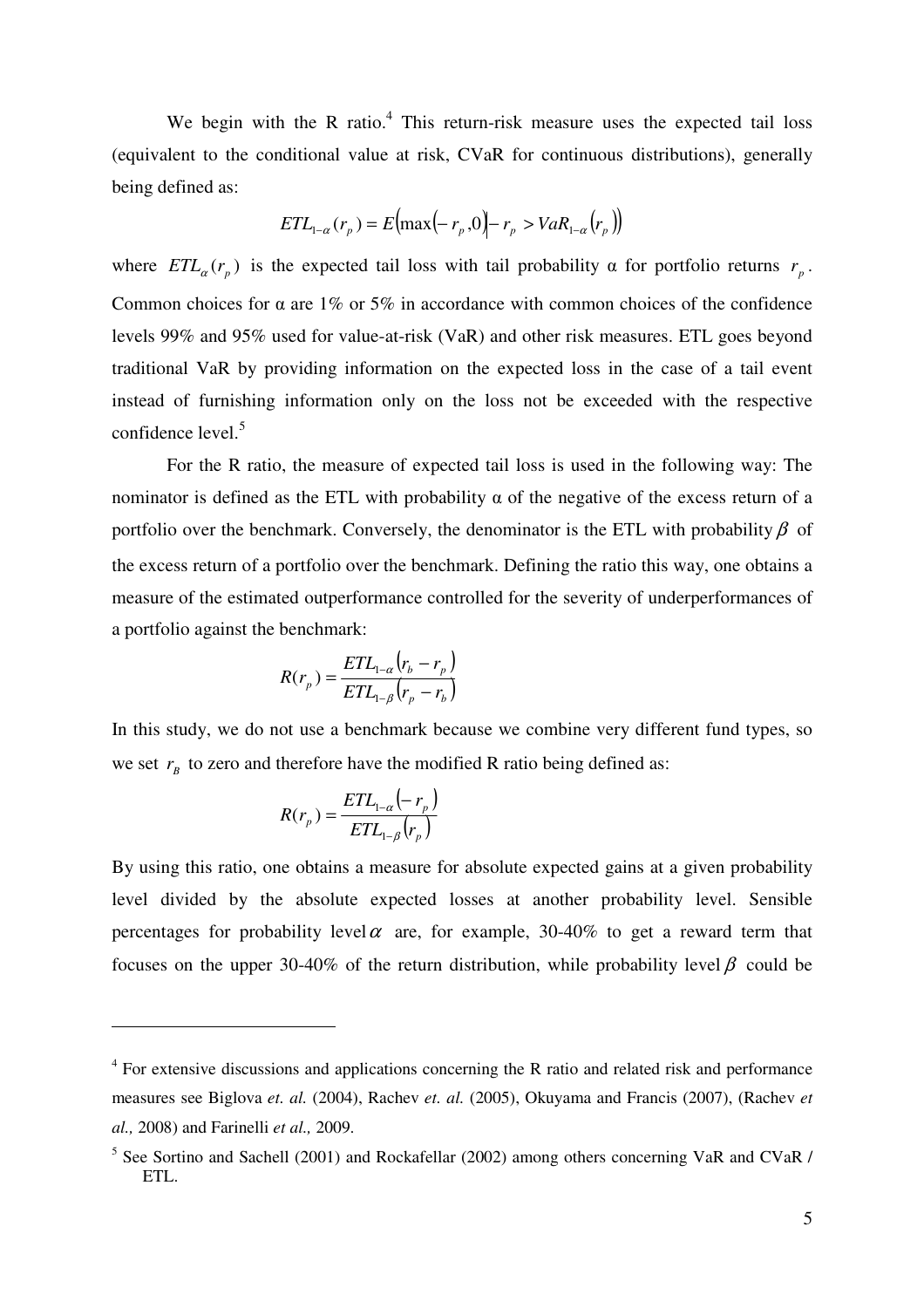chosen to be 1% or 5% to take into account the highest expected losses and to be in accordance with common risk metrics.

Having defined the ratio to optimize the FoFs, we need to impose sensible restrictions and bounds prior to solving the problem. As normally a FoF is of the long only type, we impose the typical no short-selling constraint. Furthermore, we restrict the maximum weight of any fund to 20% to obtain sensible results that are in accordance with practical portfolio management and often seen regulatory or compliance restrictions. In addition, we impose the classical full investment constraint and restrict the outcomes to portfolios with positive expected returns<sup>6</sup>.

The problem therefore takes the following form:

$$
\max_{w} R(r_p) = \frac{ETL_{1-\alpha}(-w^T r)}{ETL_{1-\beta}(w^T r)}
$$

 $\sum w_i = 1$  (full investment constraint)

 $0 \leq w_i \leq 0.2$  (long-only constraint and upper limit of 20%)

 $w^T r > 0$  (positive expected return)

with  $r_p = w^T r$  being the portfolio returns for the vector of fund weights *w* and the vector of fund returns *r* . We have chosen to maximise the R ratio with probability levels of 33% in the nominator, i.e. the upper third of the return distribution and 1% for the denominator, i.e. the lower 1% of the return distribution. Defining the ratio that way, we obtain a moderate and not very aggressive measure for the reward, controlled for the most severe expected losses during one period:

$$
\max_{w} R(r_p) = \frac{ETL_{67\%}(-w^T r)}{ETL_{99\%}(w^T r)}
$$

l

We will contrast the results with other optimizations, for which the same restrictions and bounds were applied. The following optimizations were performed, thereby setting benchmark values as well as riskless rates of return to zero for achieving comparable results:

Sharpe-ratio (SR) optimization:  $\max_{w} S(r_p) = \frac{w^T r}{\delta(w^T r)}$ *T*  $\max_{w} S(r_p) = \frac{W}{\delta(w^T r)}$ 

<sup>&</sup>lt;sup>6</sup> The decision whether to impose the restriction for positive expected returns of a portfolio needs to be based on the available asset types, since depending on the market situation no solution may be obtained if all or most assets had a negative return in the estimation period. In our case, it is always possible to obtain positive expected portfolio returns.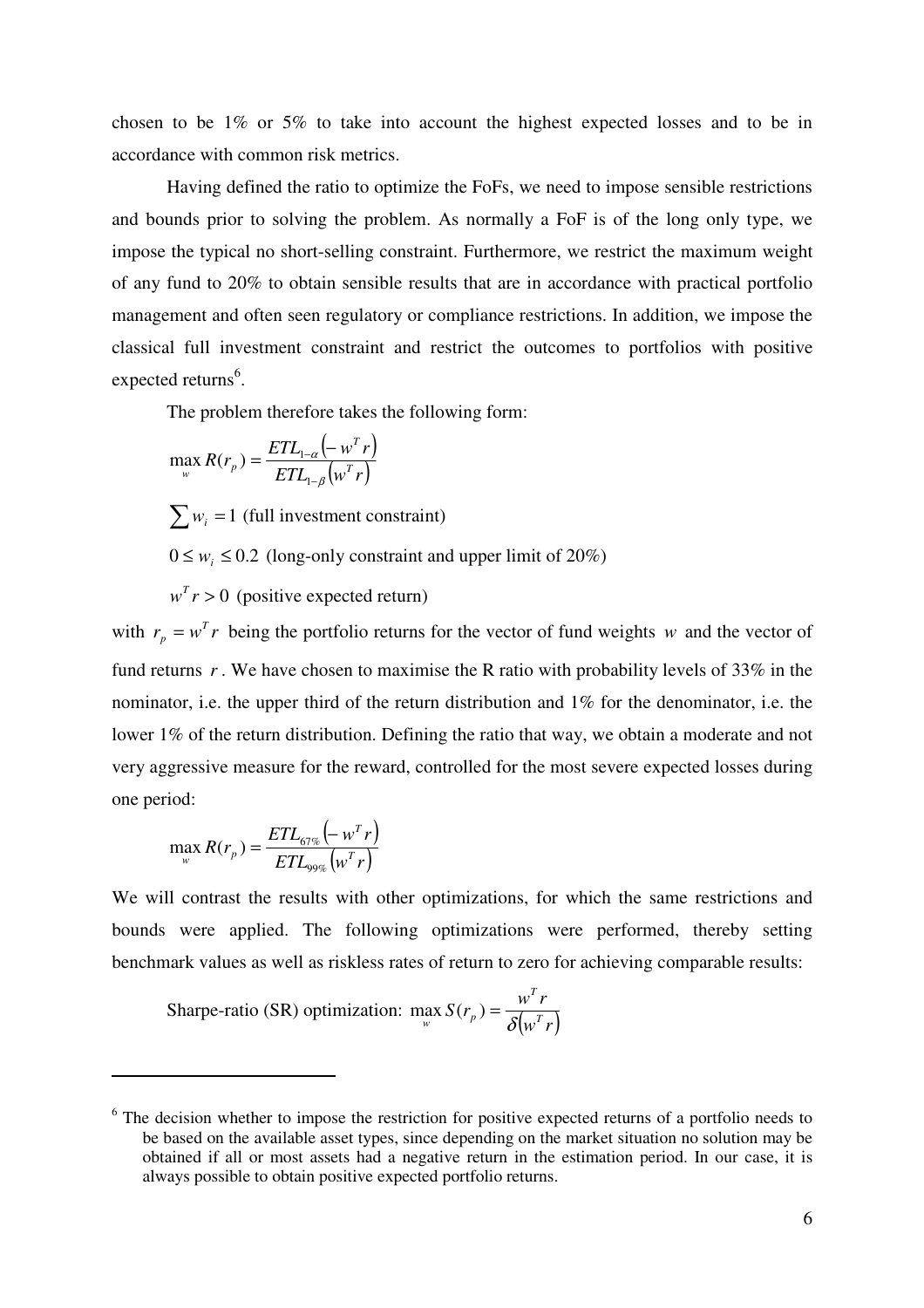Expected Tail Loss (ETL) Minimization:  $\min ETL_{99\%}(w^T r)$ *w*

Expected Tail Gain (ETG) Maximization: max  $ETL_{67\%}(-w^T r)$ <sub>w</sub> *ETL*<sub>67%</sub> (−

Optimizations, as presented above, were performed due to the following considerations: The Sharpe Ratio is used to check whether the distribution and tail focussed measures are truly superior to their mean-variance counterparts. The minimization of the expected tail loss has become a popular approach in portfolio optimization in the recent past and the expected tail loss is the denominator of our non-benchmark related R ratio, i.e. the risk part of the ratio. As the risk part of the ratio is used for a stand-alone optimization, it is natural to use the reward term as a single objective too, in order to analyze whether it is one term or the interplay of the two terms that delivers the best result.

While the SR, ETL, and ETG optimizations can be done using derivative based solving routines or linear programming routines (the solutions may lead to local minima however), the R ratio introduces more challenging computational issues. Generally, performance ratio optimizations may cause several issues related to solving the problem at hand. The ratio may turn out to be unbounded, which is a very general argument that is valid for all performance ratios with a possibly negative denominator.

For the R ratio in particular, there are additional complications because the problem is not quasi-convex. This means it cannot be reduced to a convex problem with the usual techniques, implying there may be many local extrema. However, even if problems are not quasi-convex, they can still be solved with traditional convex techniques (we have to keep in mind that the solution is only local nevertheless) but on the condition that the ratio is continuously differentiable twice. As the ETL function used in the R ratio does not have a first derivative for all portfolios as well as for small sample sizes and/or low tail probabilities, the issue of numerical instability may arise nevertheless. Thus, the optimization may not converge generally because of two reasons  $-$  either we have a case in which the ratio is unbounded, or the derivatives which the traditional convex optimization methods require are numerically unstable.

We resort to the class of genetic algorithms to solve the optimization problem outlined above. Classified as heuristic methods for global search problems, genetic algorithms are procedures that behave like natural, evolutionary processes. The origin of genetic algorithms dates back to the 1950s with Barricelli (1954 and 1957), Fraser (1957) and Fraser and Burnell (1970) heavily influencing the use of genetic algorithms in computer applications. Over the course of time, genetic algorithms have found their way to applications and research in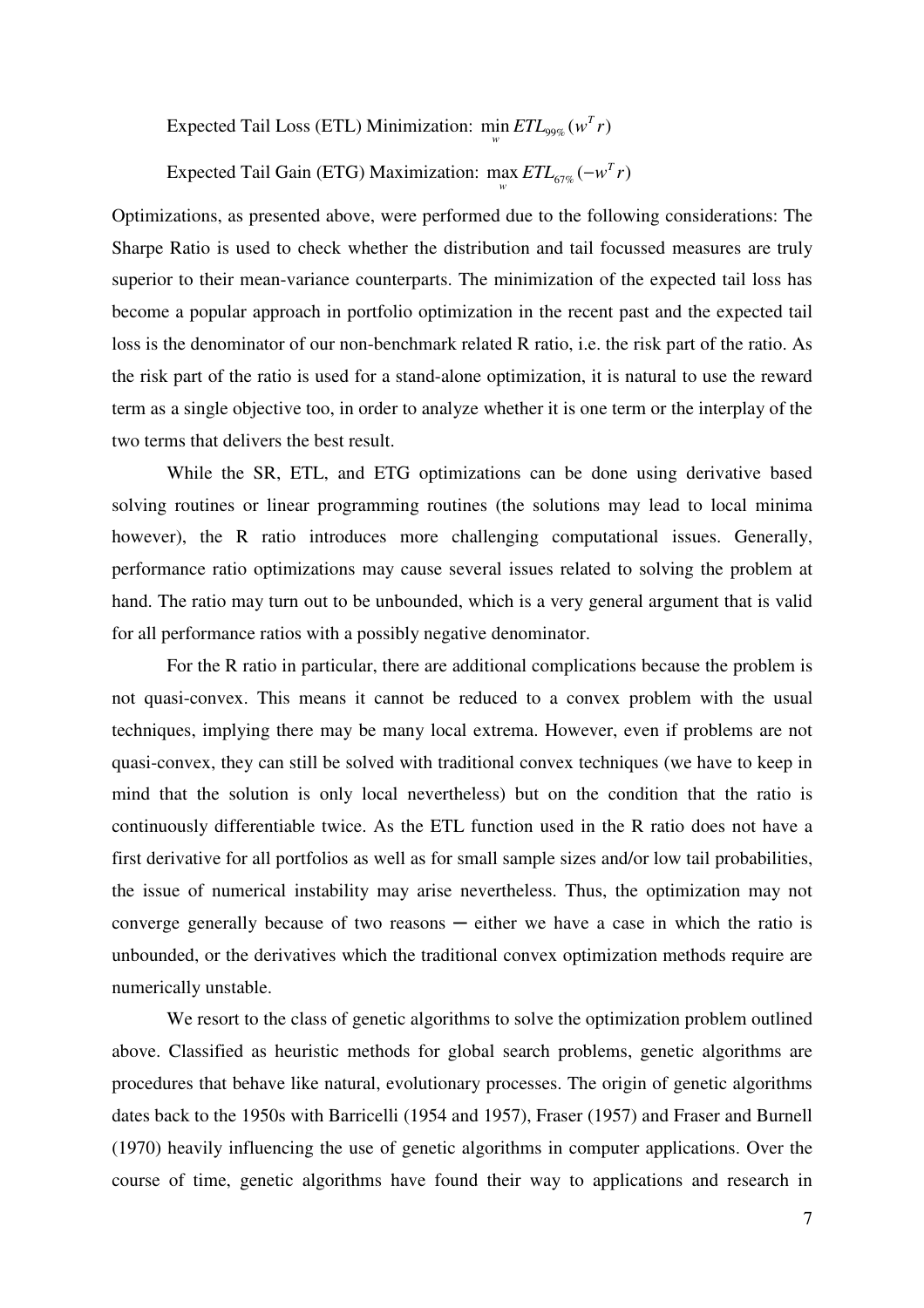finance and economics. For recent examples, see Dempster and Jones (2001), Hryshko and Downs (2004), Lai and Li (2008), and Lin and Liu (2008), among others.

Generally, optimization using genetic algorithms is done by successively generating "populations" of solutions. Starting the search, random combinations of individuals are formed, for which all individuals are evaluated concerning their fitness, i.e. their contribution with respect to the objective function. In any following iteration, the current population is used to build the next generation. This is done by selection based on the fitness of individuals, randomly re-combining populations and mutating individuals. In our case the fitness function is the R ratio as a function of the return vectors and of the weights of the funds in the FoF, the population is the portfolio composition. This means that the genetic algorithm is successively building fund compositions and the evaluation of any fund's contribution to the fitness (i.e. to the maximization of the R ratio) is indicative on the following compositions.

While the use of genetic algorithms is often induced by computational necessities as in our case, they have a very beneficial side effect: The genetic algorithms search for global minima and therefore one obtains a very robust solution to the problem at hand and is not left with a local minimum or corner solutions.

#### **3. Real Estate Funds: Data and Implications for Portfolio Optimization**

In this section we describe our data sample and the implications of the data properties. The two types of funds used in this study are real estate mutual funds and German open-ended real estate funds. The former funds invest in companies in the real estate sector and in real estate-related companies. These companies need not be Real Estate Investment Trusts (REITs). Candidate companies are those doing business mainly through the development, management or trading of real estate properties. In addition, real estate companies that are qualified as REITs are tax-exempt under the requirement of an almost complete distribution of their capital gains. As with any type of stock, the stocks of real estate companies that the mutual fund managers invest in are traded on exchanges and are therefore priced through demand and supply interactions in the equity market. The share value can trade at a premium to or discount to net asset value of the properties held by the company. According to the share price of the target stocks, the daily net asset value of the real estate mutual funds is derived, at which fund shares may be redeemed on a daily basis.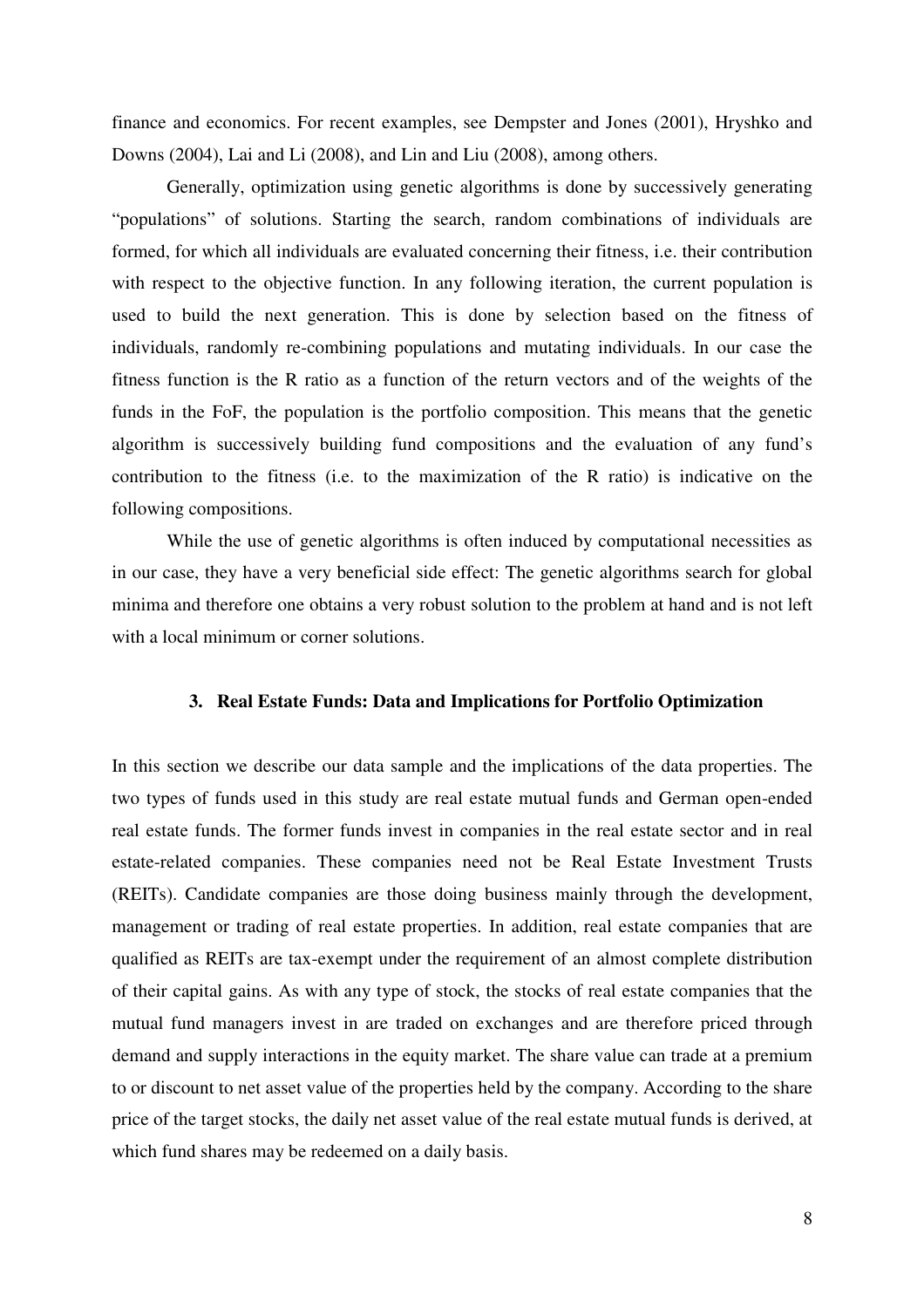The second asset type used in this study is the German regulated open-ended real estate funds. According to German investment law, the special type of open-end fund must invest directly in property, and most funds focus on commercial real estate. As with U.S. open-end funds (mutual funds), the fund issues shares at net asset value; that is, there is no premium or discount as in the case of a closed-end fund and redemptions are also possible at net asset value on every trading day<sup>7</sup>. Daily net asset values of the funds are determined via rents received, re-valuations of property held (normally once per year for each building), sales and acquisitions of properties as well as on costs and fees (from property management, consulting services, construction, refurbishments). In addition, the funds need to hold large amounts of liquidity (mainly cash, overnight money and very conservative bond investments) because their investments in very illiquid assets and the daily fund inflows and outflows. Due to the German practice of valuation, the changes in property values are small and provide a stable and smooth pattern over time. This is caused by basing the valuations on the long-term expected rents to be received (a long-term sustainable rental income method) by holding the property and is in contrast with mark-to-market oriented valuation methods seen in many other jurisdictions. In addition, especially for large portfolios, the smoothing effect is even greater because the assets re-valuation is distributed over the year, rather than taking place at one time for all properties held. For these reasons, open-ended real estate funds typically exhibit a very stable and non-volatile pattern over time.

Using these two kinds of real estate investments results in a very heterogeneous sample what represents a common problem for FoF managers. The problem of not having a benchmark for portfolio selection is apparent in this case, too. While FoFs investing in these two types of real estate funds (and in related fund types of the real estate sector) are spreading in Europe at the time of writing of this study, the combination of safe-haven investments and more risky and volatile assets is also common for other asset classes. Balanced funds or mandates comprising both bonds and stocks or bond and equity funds are examples of related problems. The nature of those changes primarily with respect to the combination of the differing asset types and the respective weightings.

 $\overline{a}$ 

 $<sup>7</sup>$  If any, there was only very little trading volume of these funds in secondary markets during normal</sup> market phases. However, the temporary suspension of redemptions by some funds (caused by large outflows of money and deteriorating liquidity) in October 2008 has led to trading activity on stock exchanges.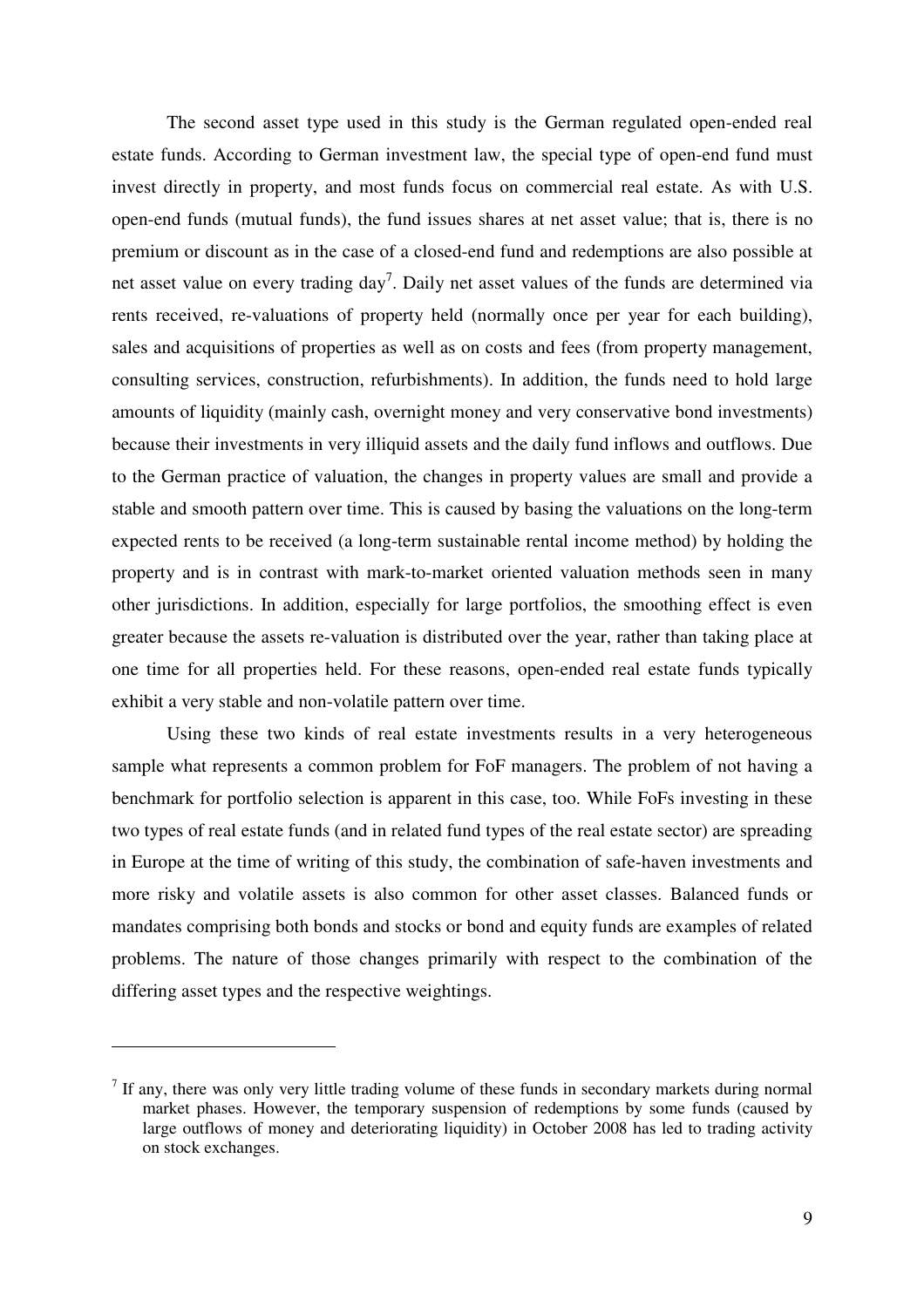As indicated above, the two types of real estate funds differ significantly with respect to their return characteristics and statistical properties. Apart from some exceptions the typical open-ended real estate fund is returning between 3% to 6% per year with small daily movements in the net asset value and an annualized standard deviation of less than 1%. In contrast the, real estate mutual funds are exhibiting high volatility and leptokurtotic, skewed return distributions, and are prone to tail events that are typical for equity investments.

For each class we have included 10 funds with Europe as their main investment region. Using weekly total return data from Thomson Financial DataStream until end of October 2008, we have chosen end of October 2003 as our beginning date to have five years of data. As we use a rolling window of 52 weeks, we have 209 periods and therefore four years with largely differing market periods for the fund portfolio optimization.

Tables 1a and 1b show the used funds and the descriptive statistics. From the statistics it is evident that the two fund types are very different from each other and that any assumption of normality of the return distributions fails.

- Tables 1a and 1b about here -

Furthermore, Figure 1 is displaying the very time-dependent performance of the real estate equity funds and the fairly stable return patterns of the German open ended real estate funds.

- Figure 1 about here -

## **4. Optimization Results**

We show the results of the dynamically optimized fund portfolios in this section. As the algorithm is seeking to minimize the fitness function, we took the negative of the R ratio to maximize it. It is clear that the possible results can be very dispersed when considering the minimum (0.0587) and maximum (infinite for the fund with zero ETL, 21.391 for remaining funds) values of the R ratio of the 20 funds during the testing period. Even though the imposed boundaries greatly reduce the span of possible results, the dispersion is, of course, still huge.

First, we checked whether a common derivative-based optimization routine would find solutions to the problem. In almost all periods this approach failed, although the maximum allowed iterations and function evaluations have been set to almost impractically high values. This comes as no surprise when keeping in mind the numerical problems discussed in Section 2. We therefore went on with the analysis using the genetic algorithm to optimize fund portfolios with respect to the R ratio.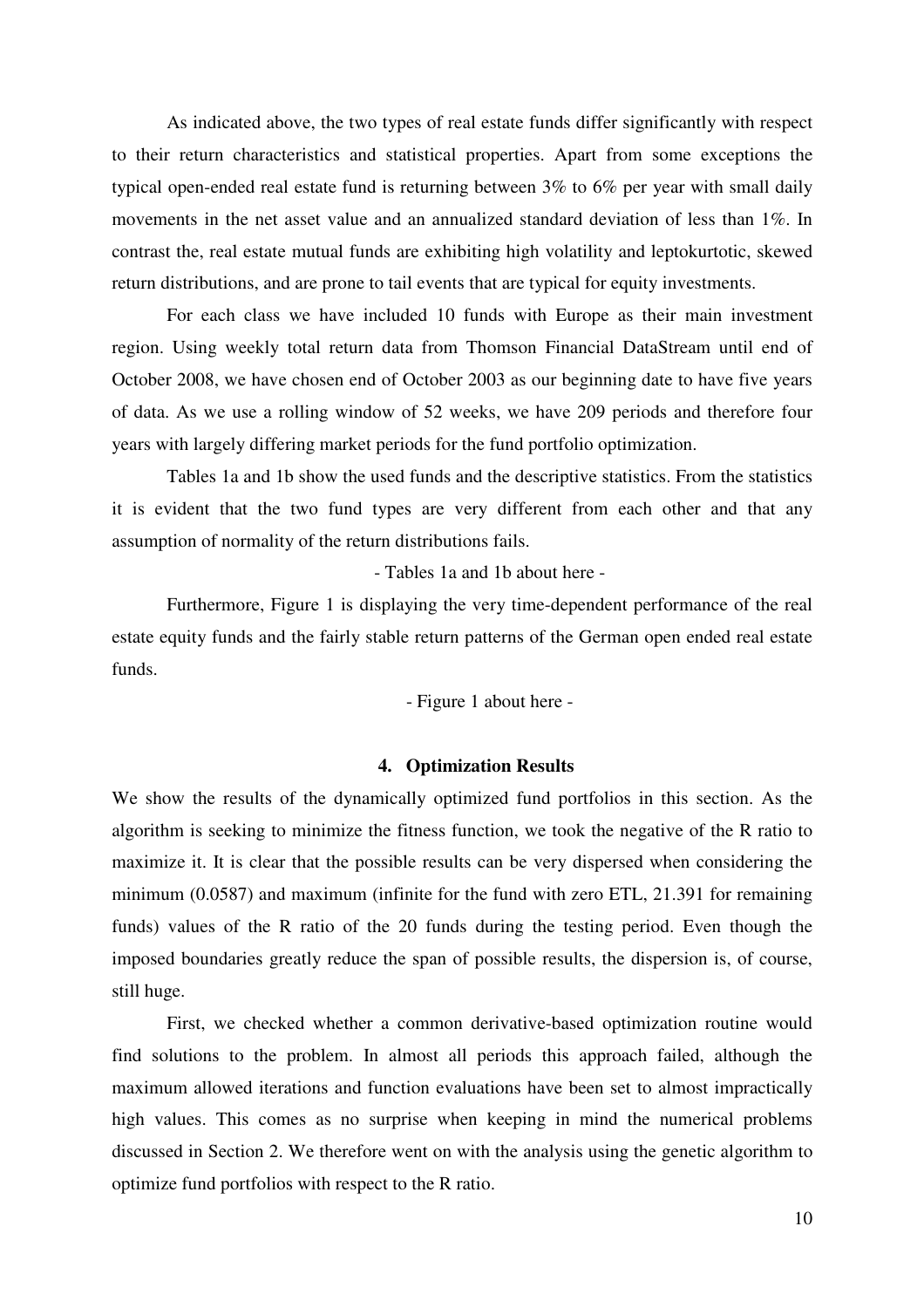Figure 2 shows an arbitrarily picked example (from the week ending September 15, 2006) of the 209 optimizations. From the subplot bottom left showing the cause of termination we see that the algorithm found a solution to the problem after only 19 generations, which was within the span of maximum iterations allowed (set to 100). Furthermore, one can see that with the ongoing process of building fund compositions the algorithm approached both the minimum of the fitness function (the maximum attainable R ratio in our case, subplot top left) as well as the fulfilling of the constraints by minimizing the constraint violations (subplot bottom right). The population providing the best solution to the R ratio maximization problem is depicted in the subplot at top right, showing the composition of the expected R ratio-optimal FoF for the next period. For every period, the genetic algorithm converged to an optimum without exceeding the limits or constraints, showing the usefulness of its application to the problem.

The SR optimization was done by a standard derivative-based optimization. For only a handful of periods, optimal portfolios were violating a constraint; we then used the previous allocation for that period, not significantly influencing the results. For the ETL and ETG optimizations, standard derivative-based solving methods were also sufficient and delivered results for all 209 periods for both approaches, we did not experience numerical instabilities in any of the rebalancing periods.

By calculating the portfolio returns when investing the portfolio as indicated by the weekly ratio maximization, the performances shown in Figure 3 and summarized in Table 2 are obtained. The R ratio optimized portfolio clearly outperforms both its Sharpe ratio counterpart that focuses on returns to variability as well as the two approaches using either the reward or the risk term. As expected, the R ratio FoF has a higher standard deviation than the Sharpe ratio portfolio, but only a slightly higher one than the risk reduction focused minimum ETL portfolio (the ETG oriented FoF has the highest dispersion, of course, as it does not control for either variability or risk). It is particularly interesting that the R ratio optimal portfolio has a somewhat smaller ETL than the portfolio focusing exclusively on that measure. This means that the orientation of the R ratio to realize gains and thereby to control for the highest risks works very well for our set of heterogeneous assets. A reward to risk ratio as used here is therefore highly effective on realizing risk-adjusted returns. This became even more clear when calculating the R ratio for all four approaches after the optimizations were done. As the ratio should naturally be the highest for the approach focusing on it, we can see that indeed this outcome is obtained, with a 42% (0.27 to 0.19) higher ratio when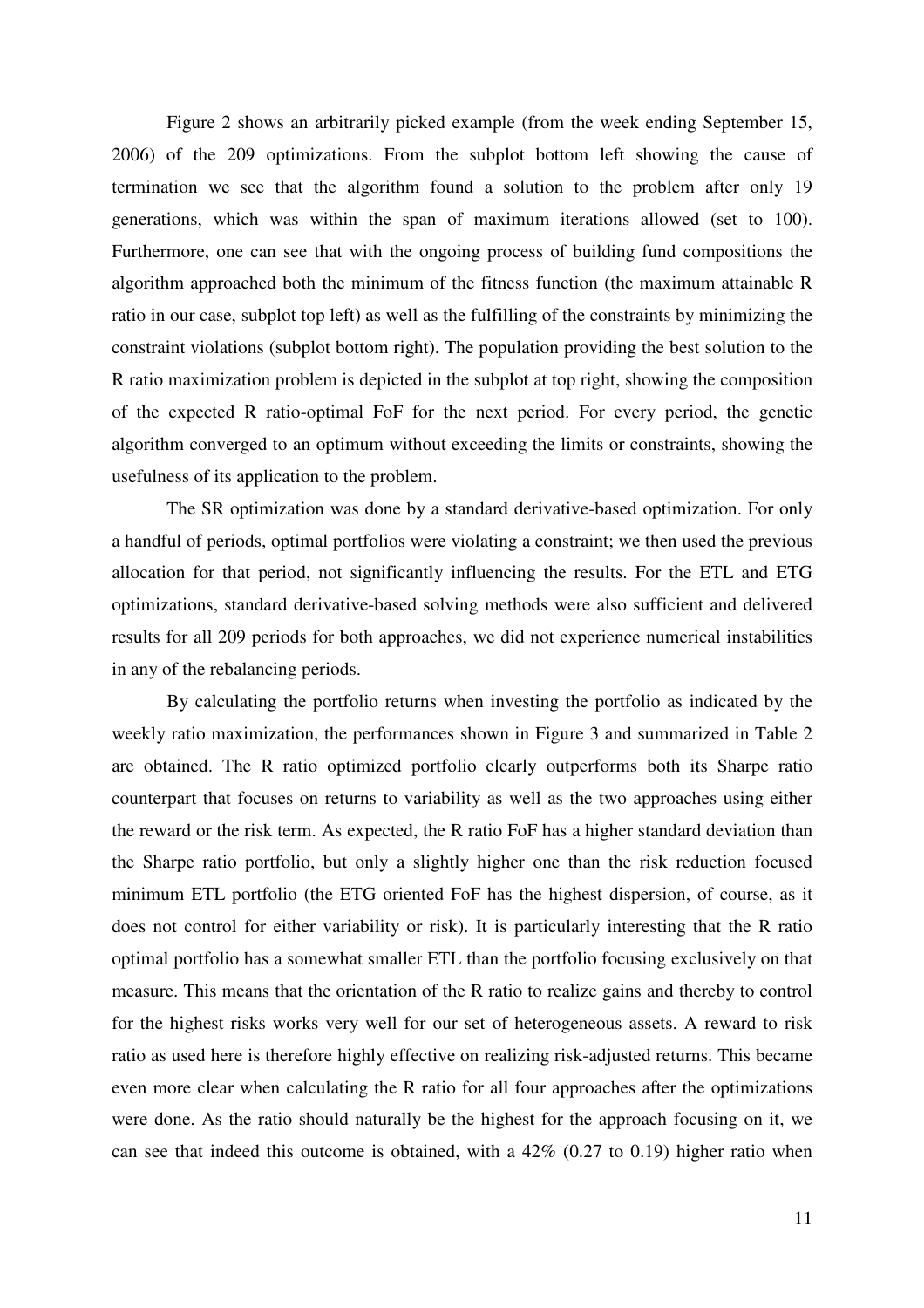being compared with the Sharpe and ETL portfolio and a 29% (0.27 to 0.21) higher ratio when being compared to the ETG portfolio.

As the statistics of the FoFs discussed, so far, focused on the weekly measures and the distributions, the inter-temporal measures also deserve attention. As we can see from Figure 3, the four approaches led to very different return patterns over time. While the ETG portfolio generates large returns during the bull phase of the real estate equity markets, the same portfolio took a large hit during the correction in the market and the ongoing financial market crisis, since no control for risk is implemented. On the other side, the large standard deviations of the real estate mutual funds lead to very defensive FoF allocations when using the Sharpe ratio. The return pattern merely resembles the ones of the German open-ended real estate funds, i.e. the Sharpe ratio is missing the upside possibilities due to investing heavily in the safe-haven funds. While all three approaches result in a lower terminal wealth than the R ratio FoF, the comparison between the portfolios based on the R ratio and the ETL turns out to be most interesting again. After the R ratio portfolio has realized far more upside returns in the bull phase of the real estate equity markets, the drawdown in the following post-peak phase (which was in February 2007), was only slightly worse than that of the ETL FoF (- 9.08% versus -7.91%). This shows again that R ratio optimized portfolios may be able to realize upside potentials and, on the other hand, limit the severity of losses during downward phases as well.

However, none of the approaches delivered a return pattern that realized the good performance of the equity markets and switched completely into safe-haven investments during the drawdown period, but this is merely a fact that is due to the chosen exemplary estimation window of 52 weeks. Although it is questionable that perfectly fitting portfolios are realistic, shorter durations, higher frequencies, and other estimation methods for the tails or combinations of estimation periods could further enhance the return patterns of all four approaches.

# 5. **Conclusion**

In this paper, we propose a framework to portfolio optimization that is superior to the meanvariance approaches utilized for asset allocation. Using a very heterogeneous set of funds for which we used real estate funds as an example, we show how a portfolio can be managed efficiently by using a ratio-based portfolio optimization approach. We also provide a general solution to related optimization problems and the technical challenges arising from them.

The modified R ratio approach used for our benchmark-free optimization delivers a FoF performance that is superior to the one obtained when performing a Sharpe ratio-based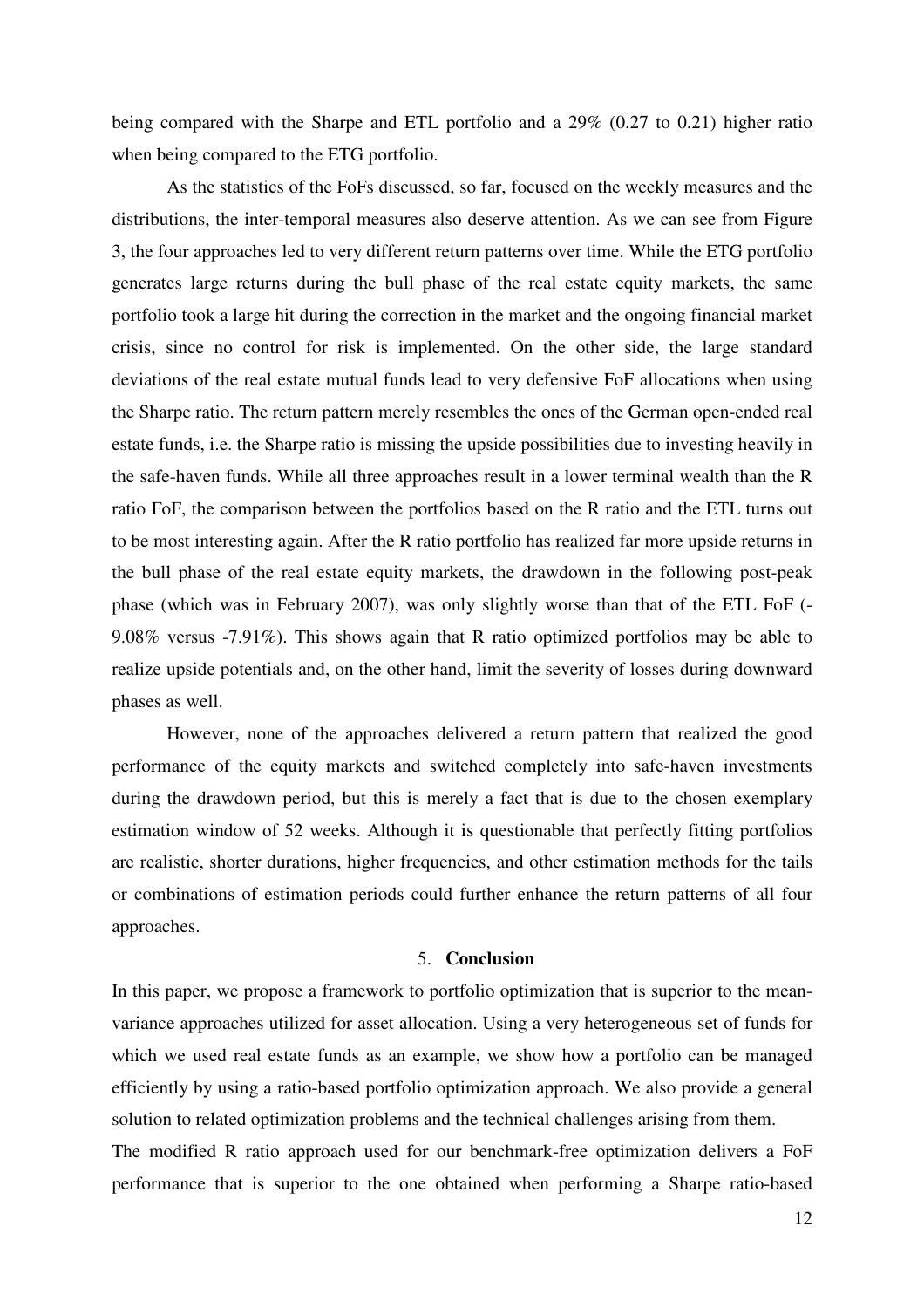optimization approach as well as when employing other tail-dependent optimization frameworks. Our results show the appropriateness of the approach that is due to the capability of taking into account tail risks and simultaneously realizing gains on the upside.

Arising computational challenges caused by the non-quasi-convex type of the optimization problem are addressed by using a genetic algorithm. The genetic algorithm solved the optimization problem efficiently and resulted in robust optima, while classical derivativebased algorithms, which in addition may result in local minima, failed to solve the problem at hand. As the problem of non-quasi-convexity of the optimization is apparent for all ratiobased optimizations that may have a negative denominator, we propose the use of genetic algorithms for solving such problems in general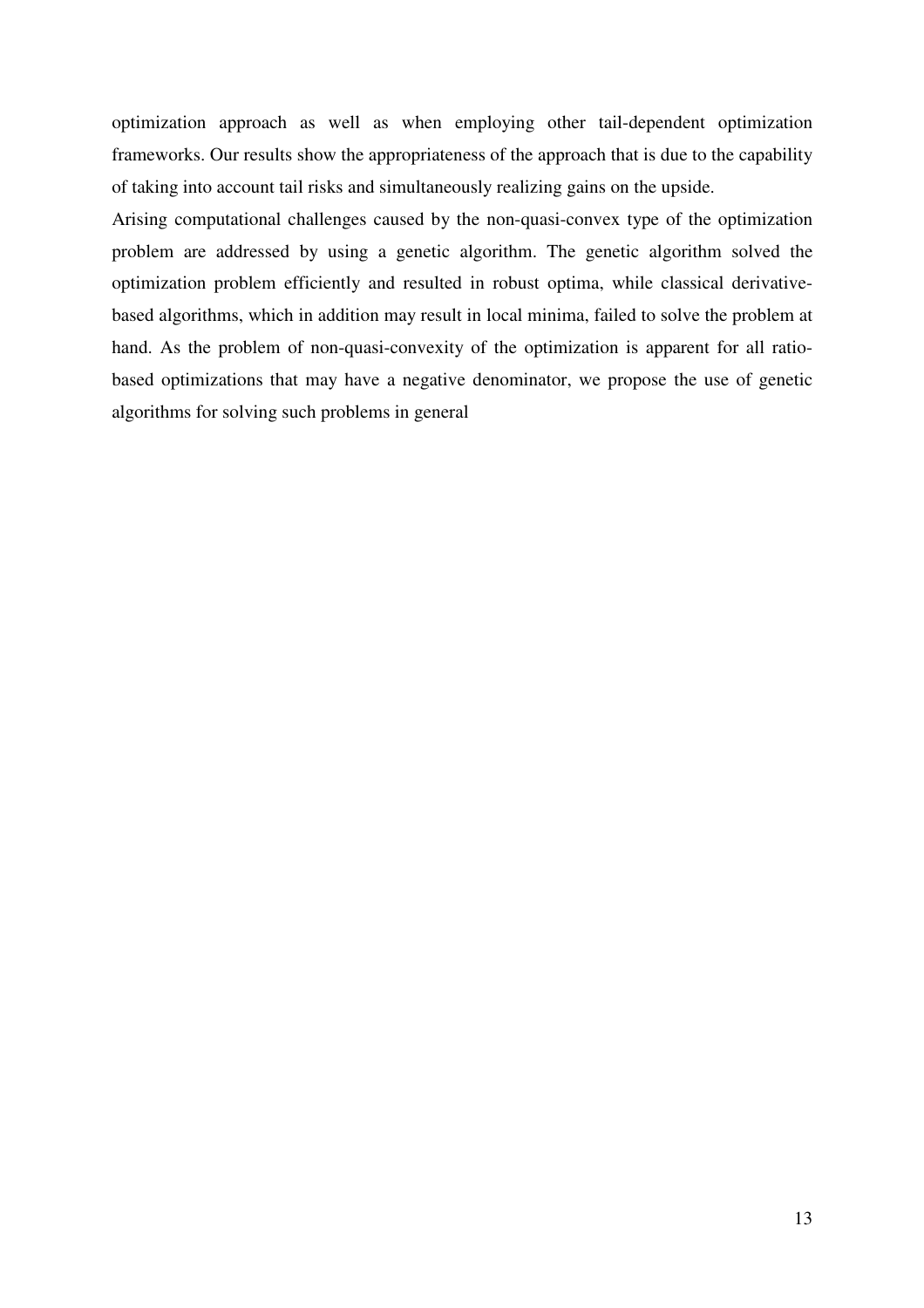#### **References**

Barricelli, N.A. Esempi Numerici di Processi di Evoluzione // Methodos, 1954. pp.45–68.

- Barricelli, N.A. Symbiogenetic Evolution Processes Realized by Artificial Methods // Methodos, 1957. pp.143–182.
- Biglova A., S. Ortobelli, S.T. Rachev, S. Stoyanov. Different Approaches to Risk Estimation in Portfolio Theory // Journal of Portfolio Management, 2004. - №31. - pp.103-112.
- Dempster, M.A.H., C.M. Jones. A Real-Time Adaptive Trading System Using Genetic Programming // Quantitative Finance, 2001. - №1 - pp.397-413.
- Farinelli, S., M. Ferreira, D. Rossello, M. Thoeny, L. Tibiletti. Optimal Asset Allocation Aid System: From One-Size vs Tailor-Made Performance Ratio // European Journal of Operational Research, 2009. - №192 - pp. 209–215.
- Fraser, A. Simulation of Genetic Systems by Automatic Digital Computers. I. Introduction // Australian Journal of Biological Sciences, 1957. - №10 - pp.484-491.
- Fraser, A., D. Burnell. Computer Models in Genetics. New York: McGraw-Hill, 1970.
- Hryshko, A., T. Downs, T. System for Foreign Exchange Trading Using Genetic Algorithms and Reinforcement Learning // International Journal of Systems Science, 2004. - №35 – pp.763-774
- Lai, S., H. Li. The Performance Evaluation for Fund of Funds by Comparing Asset Allocation of Mean-Variance Model or Genetic Algorithms to that of Fund Managers // Applied Financial Economics, 2008. - №18 - pp.485-501.
- Lin, C.-C., Y.-T. Liu. Genetic Algorithms for Portfolio Selection Problems with Minimum Transaction Lots // European Journal of Operational Research, 2008. - №185 - pp.393- 404
- Markowitz, H.M. Portfolio Selection // Journal of Finance, 1952 №7 pp.77-91.
- Okuyama, N., G. Francis. Quantifying the Information Content of Investment Decisions in a Multiple Partial Moment Framework: Formal Definition and Applications of Generalized Conditional Risk Attribution // Journal of Behavioral Finance, 2007. - №3. - pp. 121-137.
- Rachev, S., C. Menn, F. Fabozzi. Fat-Tailed and Skewed Asset Return Distributions: Implications for Risk Management, Portfolio Selection, and Option Pricing. Hoboken, New Jersey: JohnWiley Finance, 2005.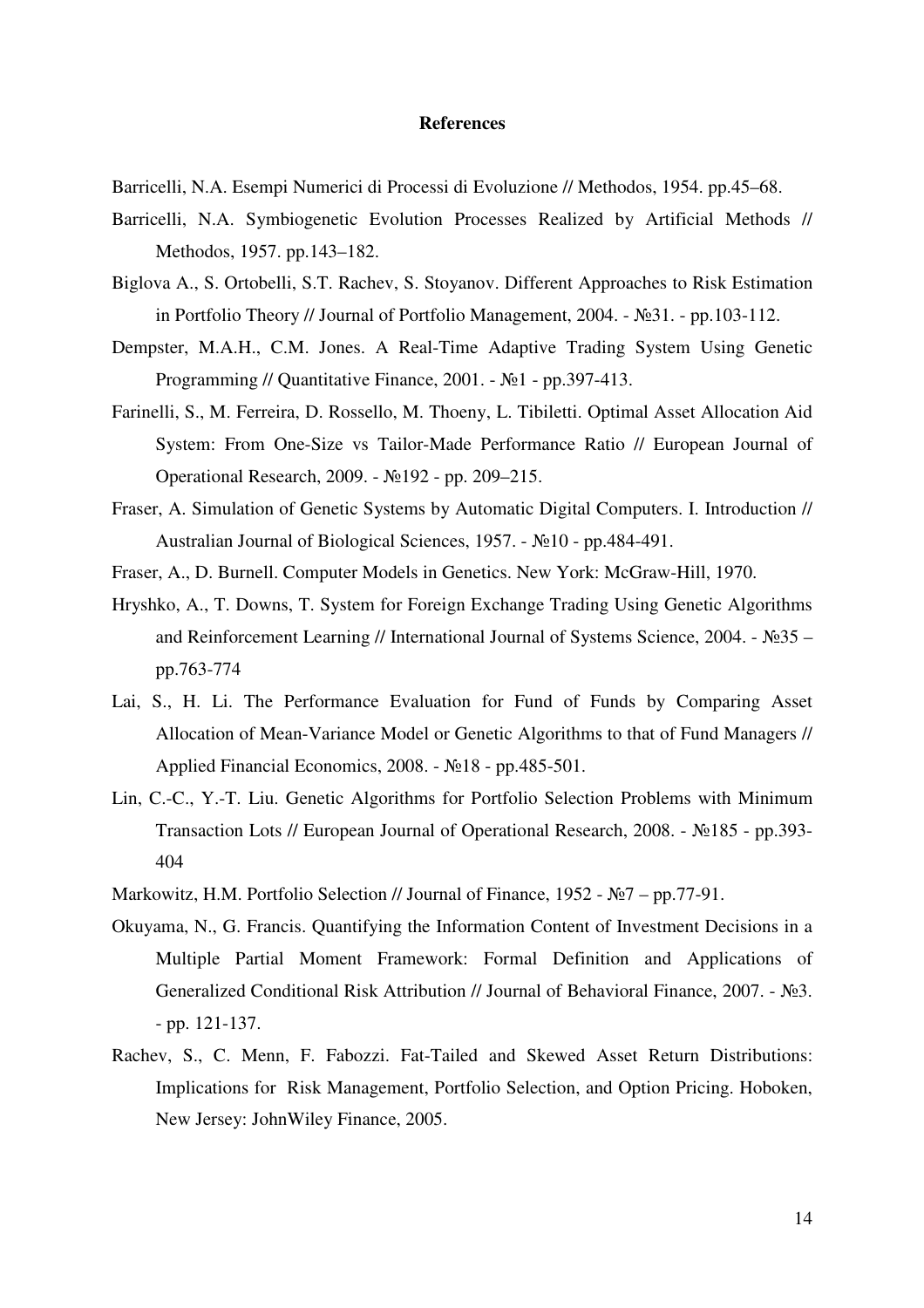- Rachev, S., S. Ortobelli, S. Stoyanov, F.J. Fabozzi, and A. Biglova. Desirable Properties of an Ideal Risk Measure in Portfolio Theory // International Journal of Theoretical & Applied Finance, 2008. - №11. - pp. 19-54.
- Rockafellar, R. T., S. Uryasev. Conditional Value-at-Risk for General Loss Distributions // Journal of Banking and Finance, 2002. - №26. - pp. 1443–1471.
- Sharpe, W.F. Capital Asset Prices: A Theory of Market Equilibrium Under Conditions of Risk // Journal of Finance, 1964. - №19. – pp. 425-442.
- Sharpe, W.F. The Sharpe Ratio // Journal of Portfolio Management, 1994. №21. pp. 49-59.
- Sortino, F.A., S. Satchell, S. Managing Downside Risk in Financial Markets: Theory, Practice and Implementation. Oxford: Butterworth Heinemann, 2001.
- Stein, M., S. Rachev, and W. Sun. The World of Funds of Funds // Investment Management and Financial Innovations, 2008. - №5. - pp. 8-16.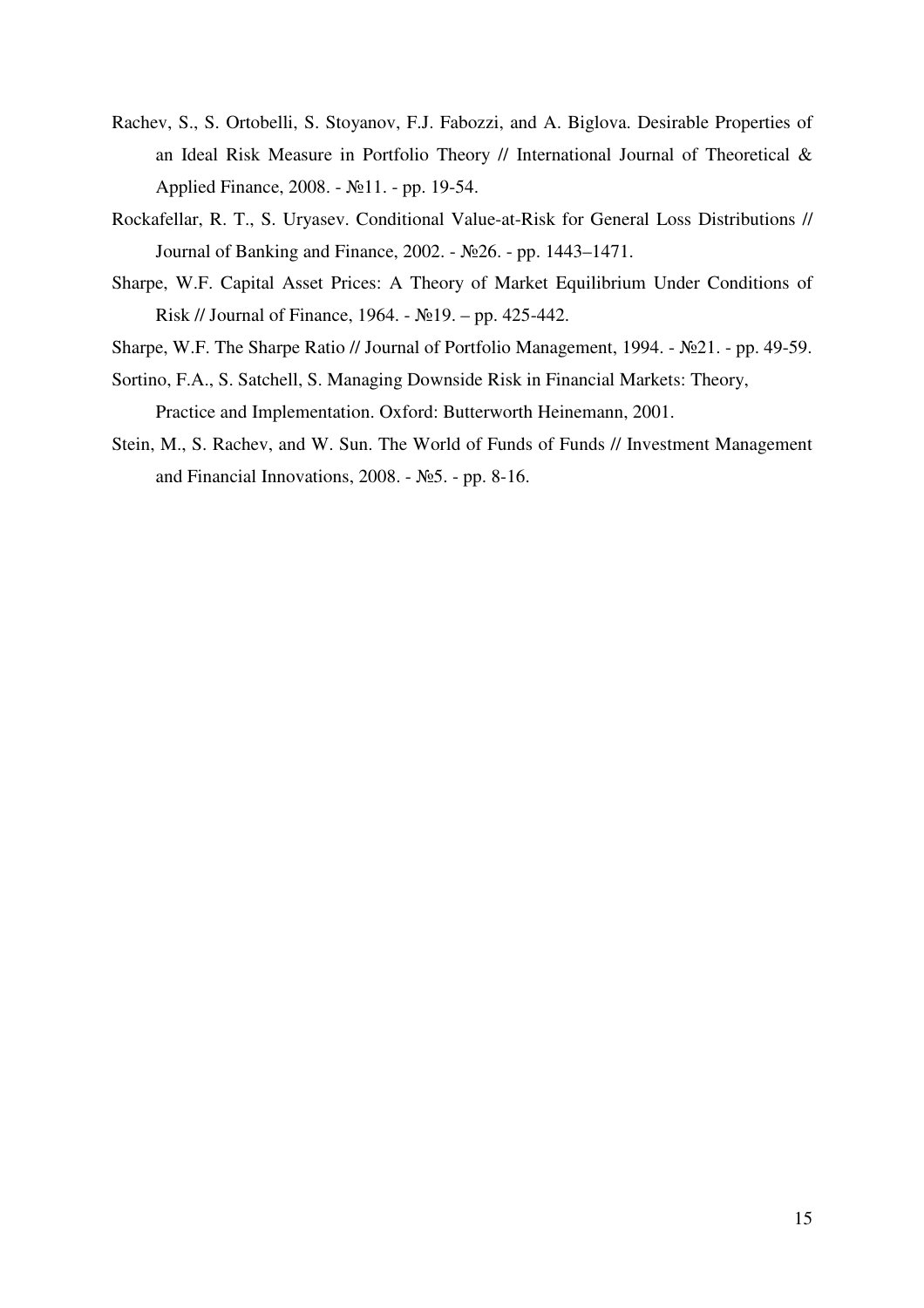| <b>German Open Ended</b><br><b>Real Estate Funds</b> | Mean     | <b>Standard</b><br>deviation | Weekly<br>Min | Weekly<br><b>Max</b> | <b>ETL</b><br>99% | Max.<br><b>Drawdo</b><br>wn | Jarque-Bera  |
|------------------------------------------------------|----------|------------------------------|---------------|----------------------|-------------------|-----------------------------|--------------|
| <b>AXA</b> Immoselect                                | 4,78%    | 0,60%                        | $-0,21%$      | 0,68%                | $-0.16%$          | $-0,21%$                    | 2352,18***   |
| Commerz Real<br>Hausinvest Europa                    | 4,27%    | 0,83%                        | $-0,19%$      | 0,72%                | $-0,18%$          | $-0,36%$                    | 691,43***    |
| <b>Credit Suisse Euroreal</b>                        | 4,21%    | 0,31%                        | $0,00\%$      | 0,23%                | $0,00\%$          | $-0,00\%$                   | 59,51***     |
| Deutsche Bank<br>Grundbesitz Europa                  | 6,59%    | 4,77%                        | $-6,33%$      | 4,32%                | $-3,19%$          | $-6,33%$                    | 26969,81***  |
| <b>DEGI</b> Europa                                   | 3,18%    | 0,90%                        | $-0.08%$      | 1,71%                | $-0.05%$          | $-0.08%$                    | 193716,98*** |
| <b>DEKA</b> Immobilien<br>Europa                     | 4,27%    | 0,77%                        | $-0,19%$      | 0,72%                | $-0.18%$          | $-0,19%$                    | 1400,83***   |
| iii Euro Immoprofil                                  | $-0,57%$ | 1,66%                        | $-2,81%$      | 0,69%                | $-1,61%$          | $-3,61%$                    | 92949,90***  |
| <b>UBS</b> Euroinvest<br>Immobilien                  | 5,89%    | 0,98%                        | $-0,14%$      | 1,24%                | $-0.11%$          | $-0,14%$                    | 5421,51***   |
| <b>Union Investment</b><br>Uniimmo Deutschland       | 3,83%    | 1,66%                        | $-1,45%$      | 2,63%                | $-0,78%$          | $-1,45%$                    | 60209,68***  |
| WestInvest 1                                         | 2,87%    | 1,06%                        | $-1,32%$      | 0,66%                | $-0,80%$          | $-1,32%$                    | 12933,74***  |

*Data Source: Thomson Financial Datastream.* 

Notes: Annualized (linear) returns and standard deviation.  $\overset{***}{\phantom{0}}$ , and  $\overset{*}{\phantom{0}}$  denote significance at the 1%, 5%, and 10% levels (rejection of the normal distribution).

Table 1a: Statistics of Data for German Open Ended Real Estate Funds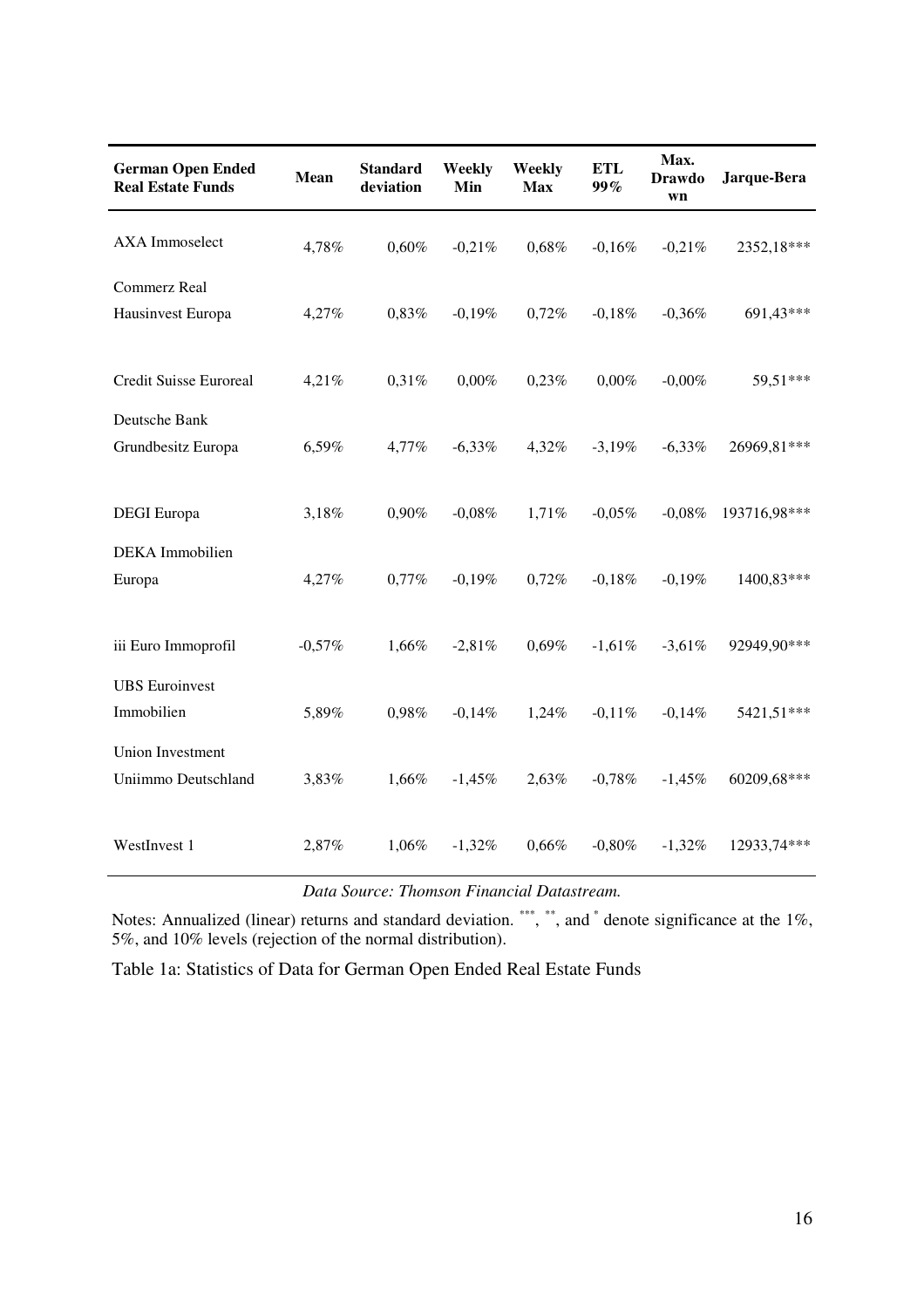| <b>Real Estate Equity</b><br><b>Funds</b> | <b>Mean</b> | <b>Standard</b><br>deviation | Weekly<br>Min | Weekly<br><b>Max</b> | ETL<br>99% | <b>Max</b><br><b>Drawdo</b><br>wn | Jarque-Bera |
|-------------------------------------------|-------------|------------------------------|---------------|----------------------|------------|-----------------------------------|-------------|
| Amadeus European Real                     |             |                              |               |                      |            |                                   |             |
| <b>Estate Securities Fund</b>             | $-9,63%$    | 22,36%                       | $-21,86%$     | 6,60%                | $-15,74%$  | $-72,36%$                         | 1316,72***  |
| Credit Suisse European                    |             |                              |               |                      |            |                                   |             |
| Property                                  | $-4,74%$    | 21,31%                       | $-17,60\%$    | 7,09%                | $-14,66\%$ | $-64,72\%$                        | 492,47***   |
| Dexia European Property                   |             |                              |               |                      |            |                                   |             |
| Securities                                | $-4,09\%$   | 20,62%                       | $-19,00\%$    | 7,18%                | $-15,13%$  | $-62,84%$                         | 1036,17***  |
| Henderson Horizon Pan                     |             |                              |               |                      |            |                                   |             |
| <b>European Equities Fund</b>             | $-5,23%$    | 20,33%                       | $-18,26%$     | 5,73%                | $-14,70\%$ | $-68,86%$                         | 874,33***   |
| Morgan Stanley                            |             |                              |               |                      |            |                                   |             |
| <b>European Property Fund</b>             | $-6,38%$    | 21,62%                       | $-19,48%$     | 5,81%                | $-15,22%$  | $-66,67%$                         | 794,58***   |
|                                           |             |                              |               |                      |            |                                   |             |
| AXA Aedificandi                           | 0,87%       | 21,30%                       | $-20,92%$     | 6,73%                | $-15,57\%$ | $-58,79\%$                        | 1462,06***  |
| <b>ESPA Stock Europe</b>                  |             |                              |               |                      |            |                                   |             |
| Property                                  | $-0.55\%$   | 18,14%                       | $-13,69\%$    | 5,49%                | $-10,92\%$ | $-58,94%$                         | 243,19***   |
| Pioneer Eastern Europe                    |             |                              |               |                      |            |                                   |             |
| <b>Stock</b>                              | $-2,16%$    | 30,49%                       | $-24,56%$     | 18,87%               | $-19,58%$  | $-68,11%$                         | 633,07***   |
| <b>ING Invest European</b>                |             |                              |               |                      |            |                                   |             |
| <b>Real Estate</b>                        | $-2,28\%$   | 20,93%                       | $-16,65%$     | 6,96%                | $-13,24\%$ | $-60,57\%$                        | 347,92***   |
| Constantia European                       |             |                              |               |                      |            |                                   |             |
| Property                                  | $-5,14%$    | 20,58%                       | $-12,84%$     | 8,24%                | $-10,65\%$ | $-64,94%$                         | 84,28***    |

*Data Source: Thomson Financial Datastream.* 

Notes: Annualized (linear) returns and standard deviation.  $\overset{***}{\phantom{0}}$ , and  $\overset{*}{\phantom{0}}$  denote significance at the 1%, 5%, and 10% levels (rejection of the normal distribution).

Table 1b: Statistics of Data for Real Estate Equity Funds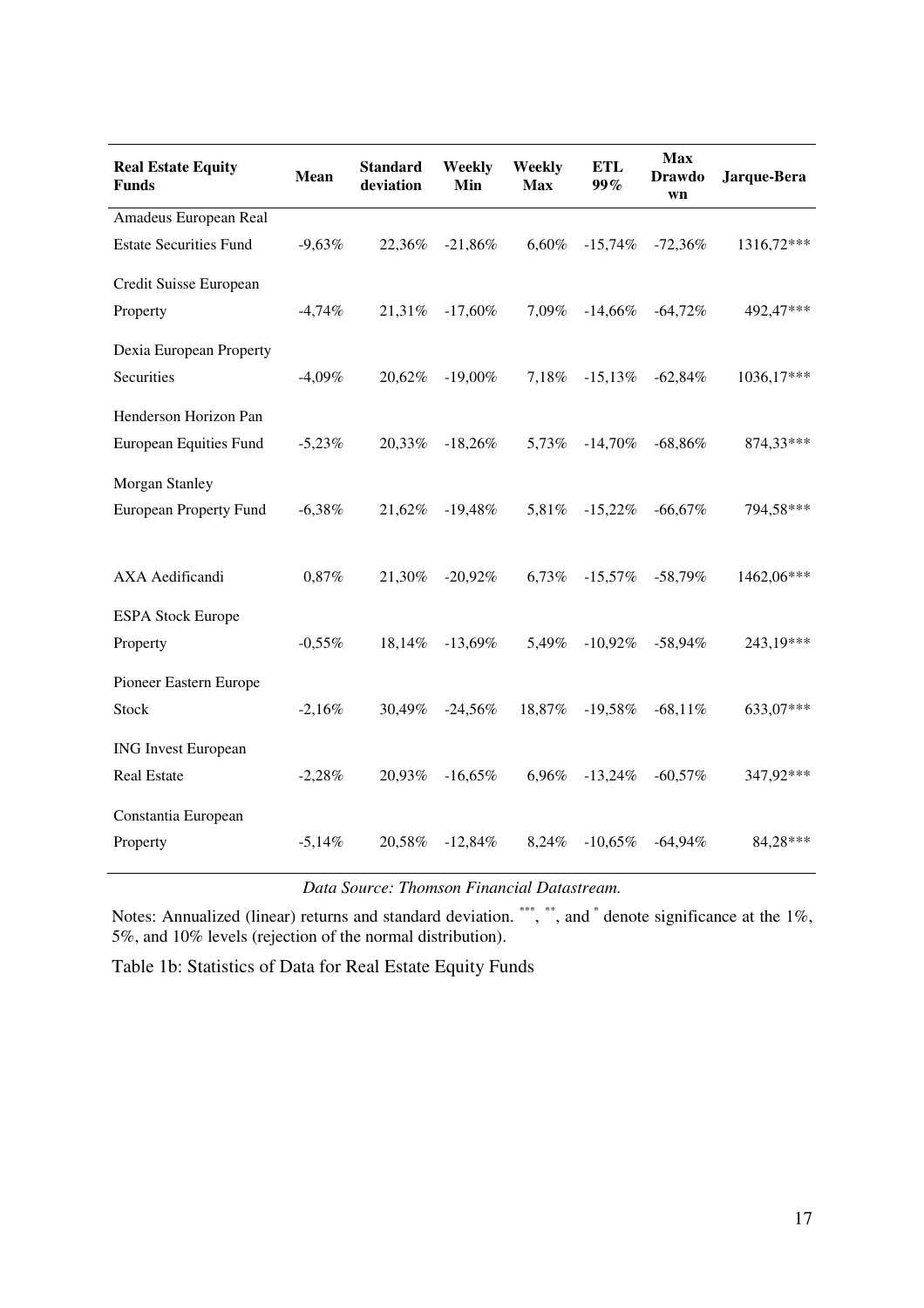| <b>Optimized funds of</b><br>funds over time | <b>Mean</b> | <b>Standard</b><br>deviation | Weekly<br>Min | Weekly<br><b>Max</b> | <b>ETL</b><br>$99\%$ | <b>Max</b><br><b>Drawdo</b><br>wn | <b>R</b> ratio<br>$(67\% \text{ to }$<br>$99\%)$ |
|----------------------------------------------|-------------|------------------------------|---------------|----------------------|----------------------|-----------------------------------|--------------------------------------------------|
| R ratio optimized                            |             |                              |               |                      |                      |                                   |                                                  |
| portfolio $(67\% \text{ to } 99\%)$          | $7,61\%$    | 4.68%                        | $-2.93\%$     | $2.31\%$             | $-2.76\%$            | $-9,08\%$                         | 0,27                                             |
| Sharpe ratio optimized                       |             |                              |               |                      |                      |                                   |                                                  |
| portfolio                                    | 5,06%       | 1.69%                        | $-1.43\%$     | $1.23\%$             | $-1.31\%$            | $-2,38\%$                         | 0,19                                             |
| <b>Expected Tail Gain</b>                    |             |                              |               |                      |                      |                                   |                                                  |
| optimized portfolio                          |             |                              |               |                      |                      |                                   |                                                  |
| (67%)                                        | 3,20%       | 12,59%                       | $-7,81\%$     | 4.89%                | $-7,71\%$            | $-39.53\%$                        | 0,21                                             |
| <b>Expected Tail Loss</b>                    |             |                              |               |                      |                      |                                   |                                                  |
| optimized portfolio                          |             |                              |               |                      |                      |                                   |                                                  |
| $(99\%)$                                     | 4,89%       | 4.36%                        | $-3.51\%$     | $2.11\%$             | $-3.11\%$            | $-7.91\%$                         | 0,19                                             |

Notes: Annualized (linear) returns and standard deviation.

Table 2: Statistics of Optimized Portfolios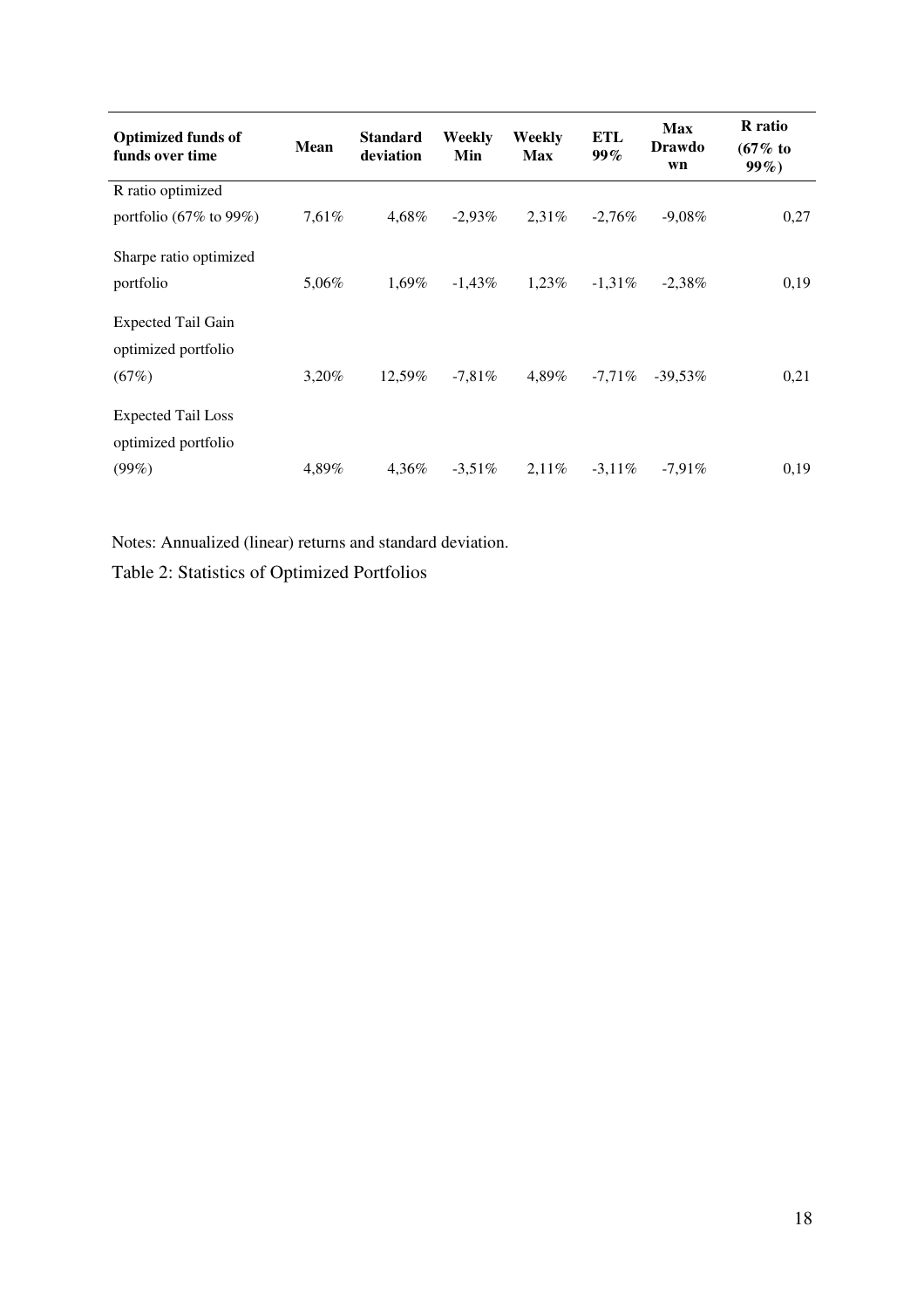

*Figure 1: Total returns of the 20 used funds*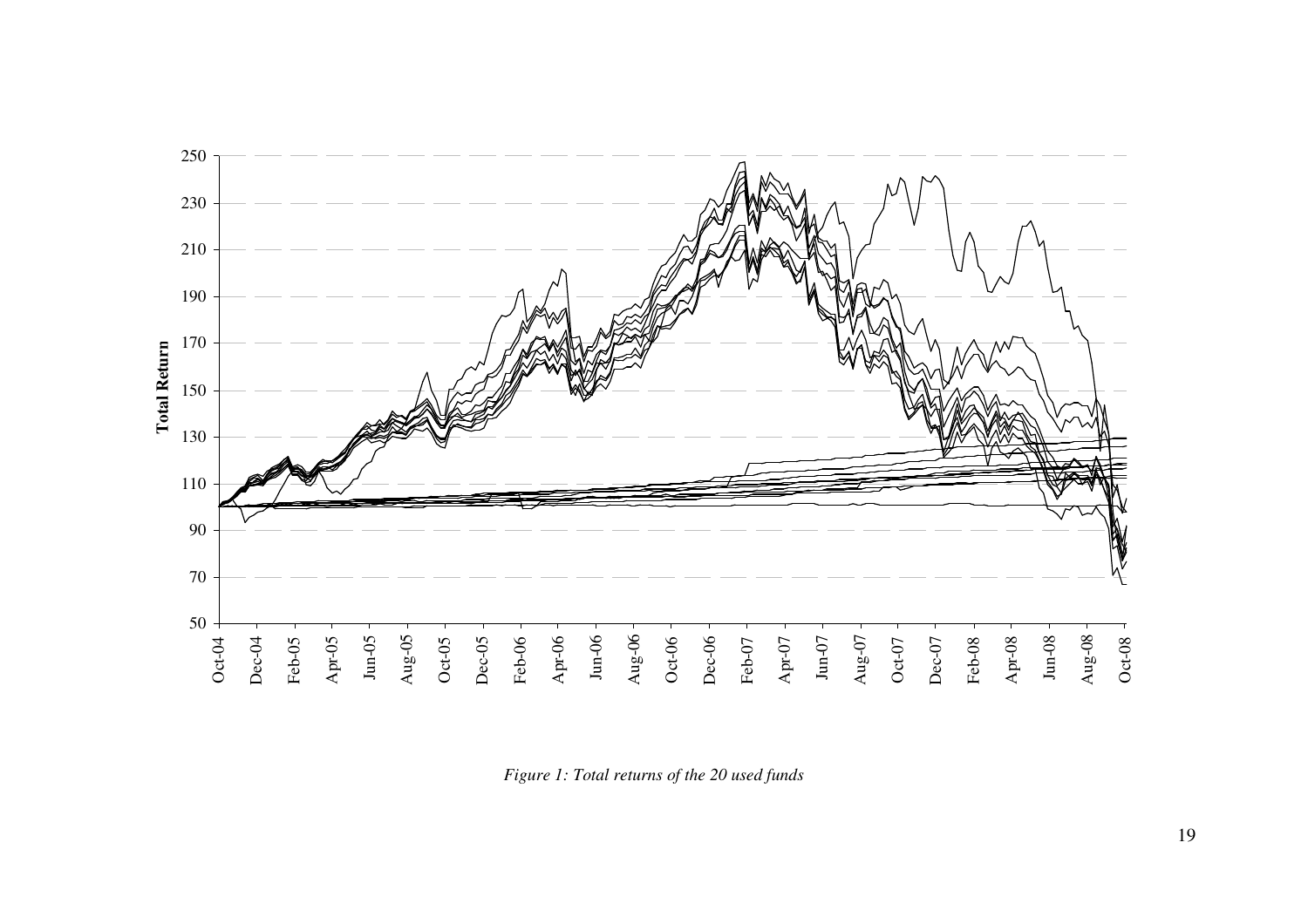

*Figure 2: Example of genetic algorithm for solving the R ratio optimization for the estimation period September Week 2, 2005 until September Week 2, 2006*